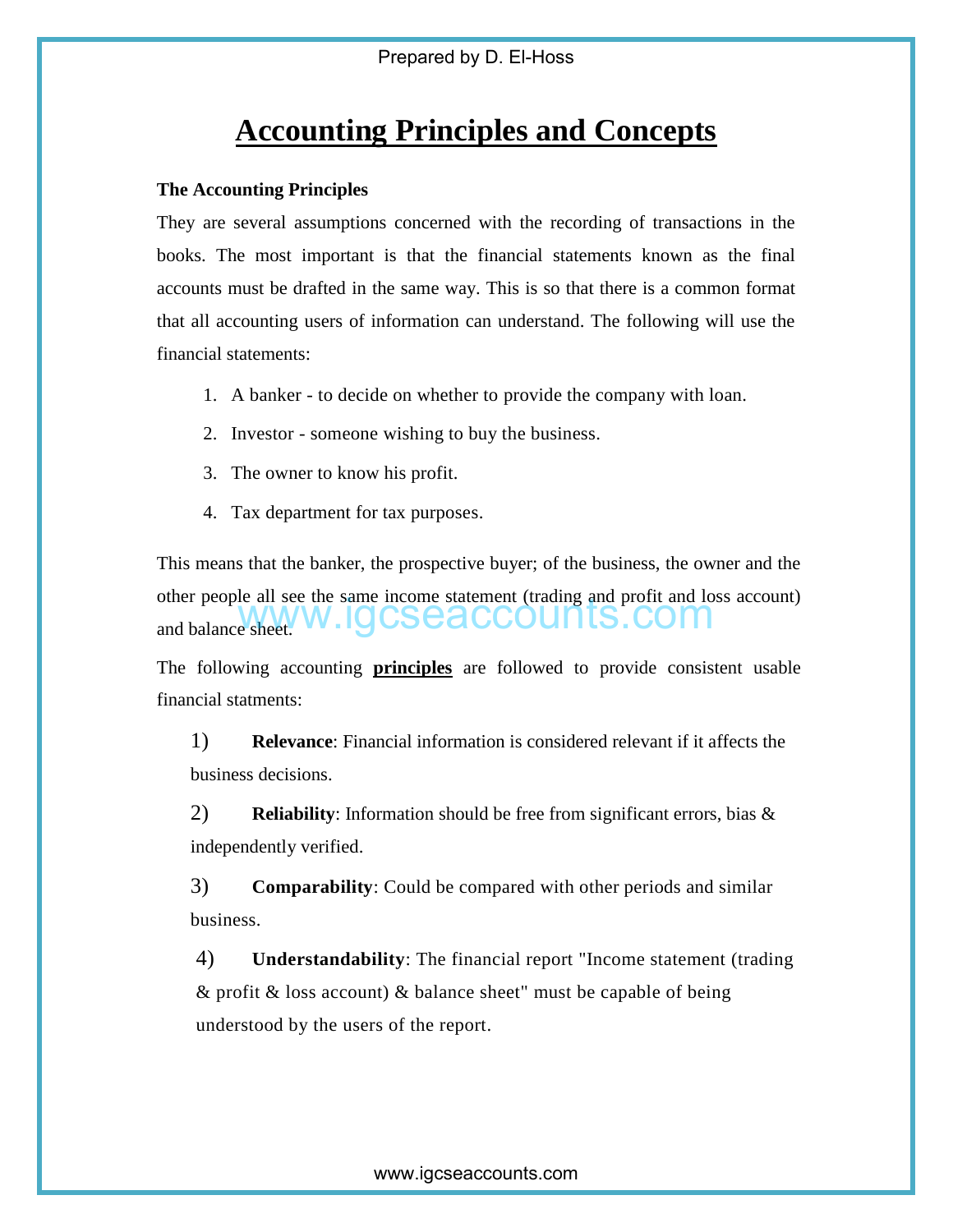#### **The Accounting Concepts**

The **accounting concepts** are the rules that are applied in recording transactions and preparing the Trading and Profit and Loss account and the Balance sheet.

## **1. Business Entity Concept**

This rule states that only the transactions of the business should be recorded and NOT the owner's private transactions. *Example: the owner buys himself groceries will Not be recorded* 

## **2. Money Measurement Concept**

Only transactions that can be expressed in monetary terms are to be recorded. *Example: the motivational level and skills of the employees will NOT be recorded* 

## **3. Historic Cost Concept**

All transactions are recorded at their cost to the business. *Example: a machine bought for a bargain at 50% less than what it is worth, will still be recorded at the cost paid and not at the higher value it may be worth.* 

# **4. Realisation Concept CSEACCOUNTS.COM**

Profits are realized (actually earned) when cash or a debtor replaces the goods or services. A transaction is NOT realized when an order is received or when a debtor pays his debt.

*Example: A sale is considered to be realized when a customer takes ownership of the good or service regardless of whether money is received straight away.* 

## **5. Dual Aspect Concept (duality)**

Every transaction will affect two items in the business – this is represented by both a debit AND a credit entry in the ledger. *Example: A transaction is considered to have a giving and taking effect so the purchase of stock for cash will reduce the cash amount in the balance sheet and increase the stock of goods.*  **Example 19 Seach COUNTS. CONT**<br>
Seare realized (actually earned) when cash or a debtor replaces these.<br>
Sease. A transaction is NOT realized when an order is received or replaces<br>
prepays his debt.<br>
ple: A sale is conside

## **6. Consistency Concept**

Transactions of a similar nature should always be recorded in the same (or consistent) way. This is to ensure that the Profit and Loss Accounts and Balance Sheets can be meaningfully compared each year.

*Example: keeping the percentage rate of depreciation the same every year*